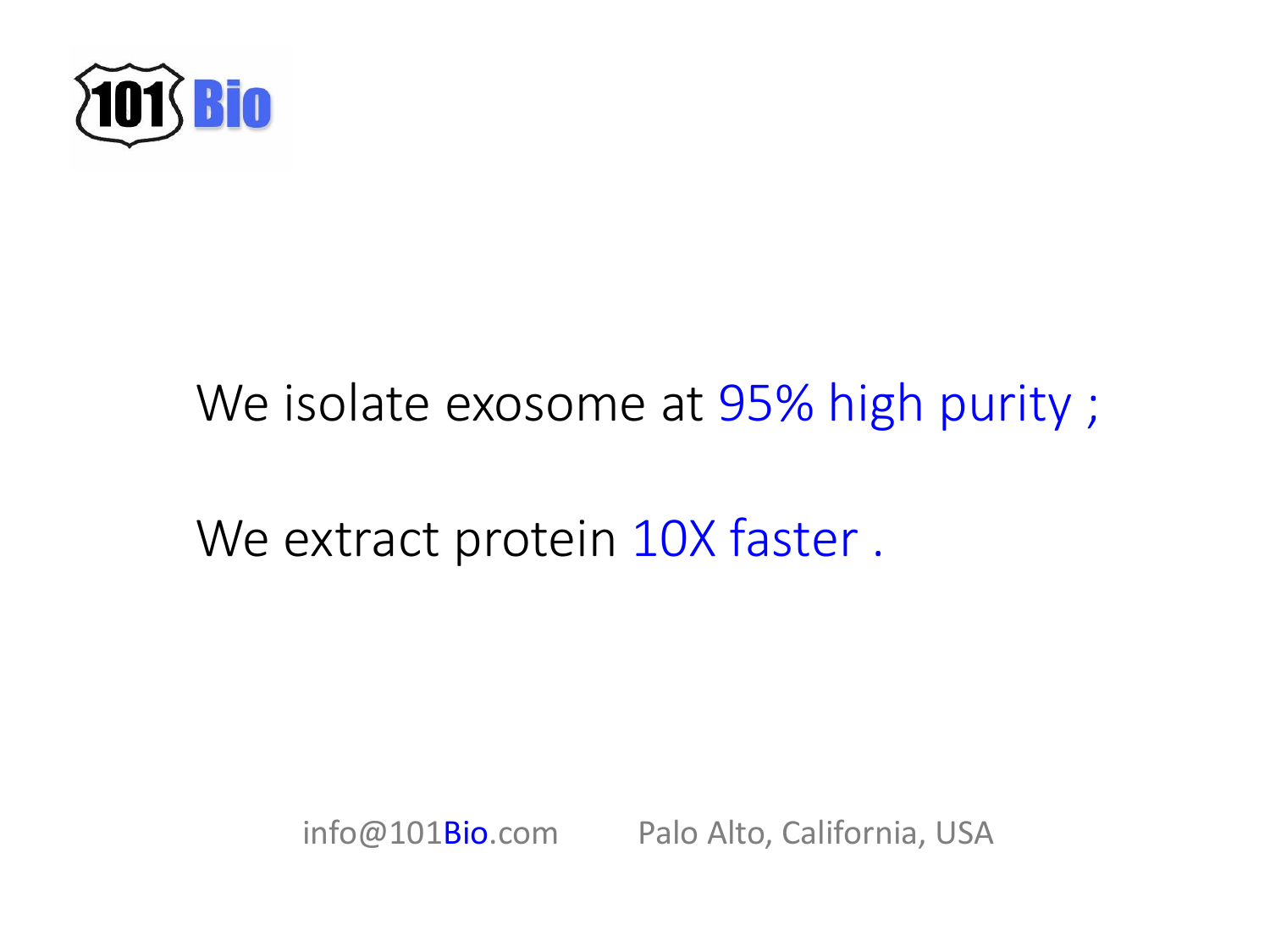

### Our Citations

PureExo® Exosome Kits - 13 Citations mentioned :

- Exosome Isolation (cell media) Cat.#: P100 The Journal of **Physiology** A Publication of The Physiological Societ
- Exosome Isolation (serum / plasma) Cat.#: P101 **EX APSselect** US Presidential Honored
- ExoFectin® sRNA-into-Exosome Cat.#: P401 O PLOS ONE

#### Protein Extraction Kits - 2 Citations

- Plasma Membrane Protein Extraction Kit Cat.#: P503 **npg** nature publishing group
- Cytoplasmic & Nuclear Protein Extraction Cat.#: P504



#### 3D Cell Culture Gel (Col-Tgel) - 8 Citations



[http://www.101bio.com/101Bio\\_citations.php](http://www.101bio.com/101Bio_citations.php)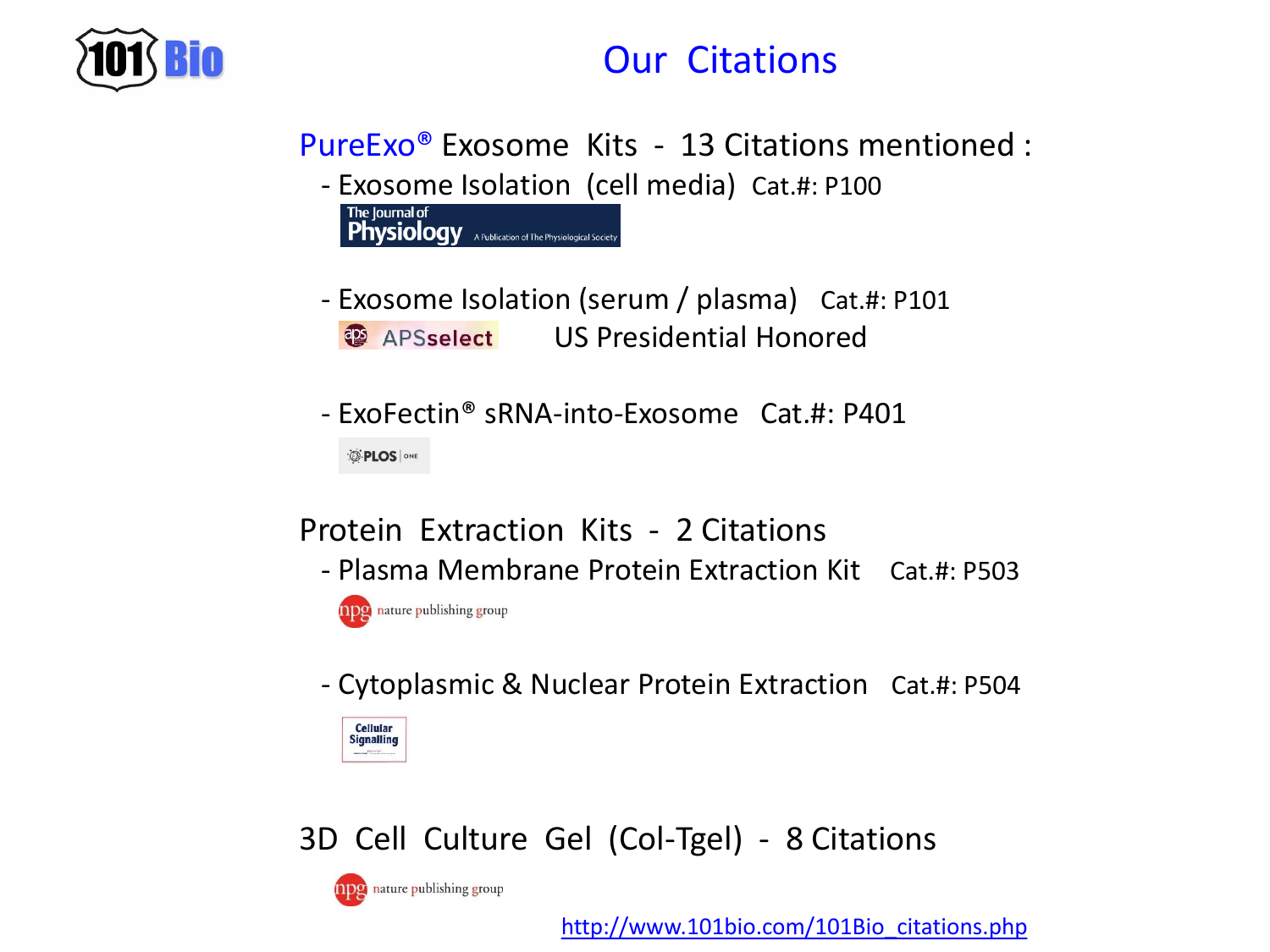

We offer the best kits for your precious samples because you get exciting data by isolating Pure exosome at Higher yield.

- start with 2 mL cell media or 0.2 mL serum
- exosome purity > 95%
- exosome yield 10 folds > traditional methods
- also work for plasma, urine, breast milk...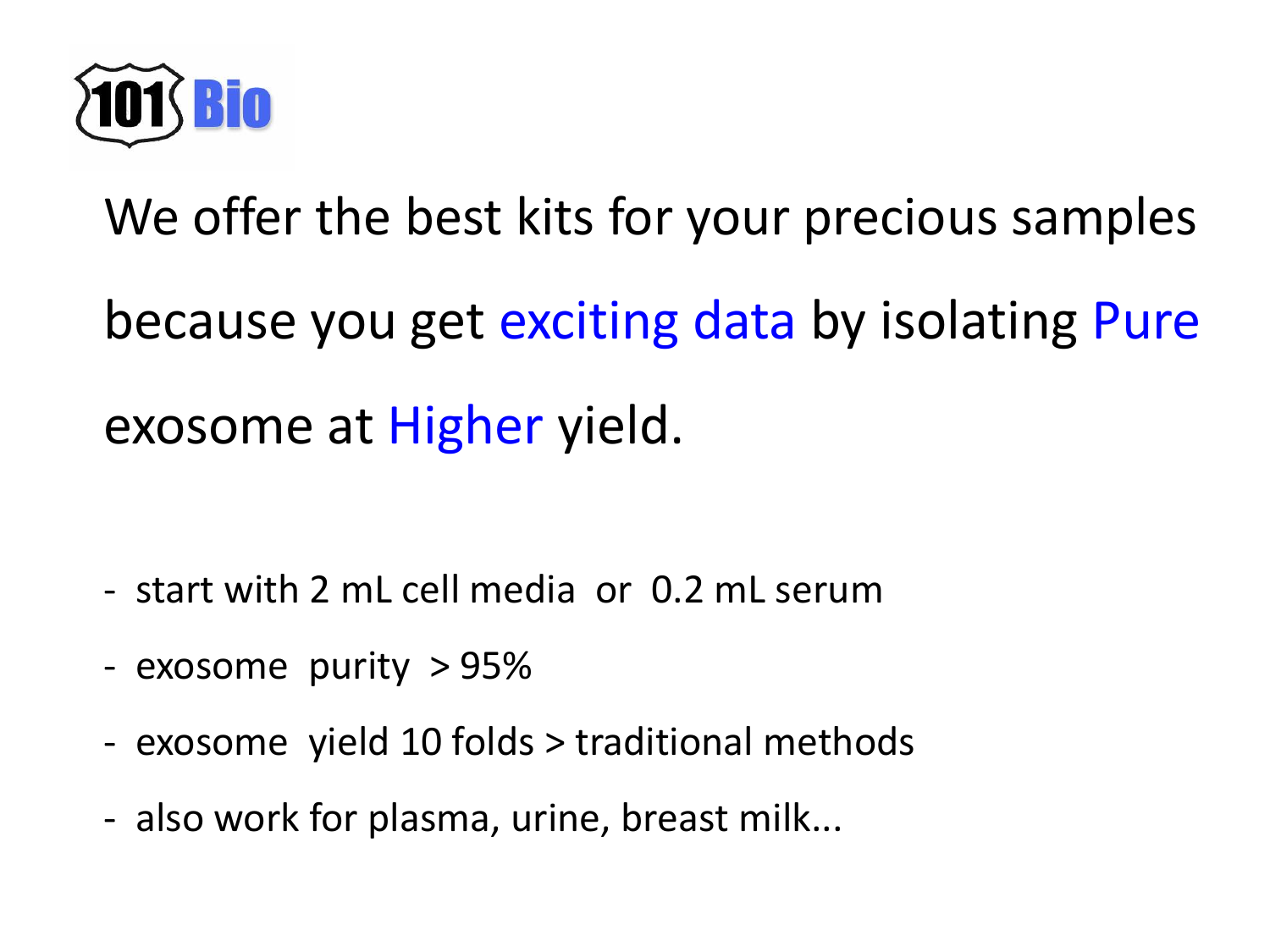

#### **Exosome morphology**

(Transmission electron microscopy analysis)

Homogeneous spherical morphology only from our kit

**101Bio**



### Exosomes

- **Homogeneous**
- Spherical
- Intact exosome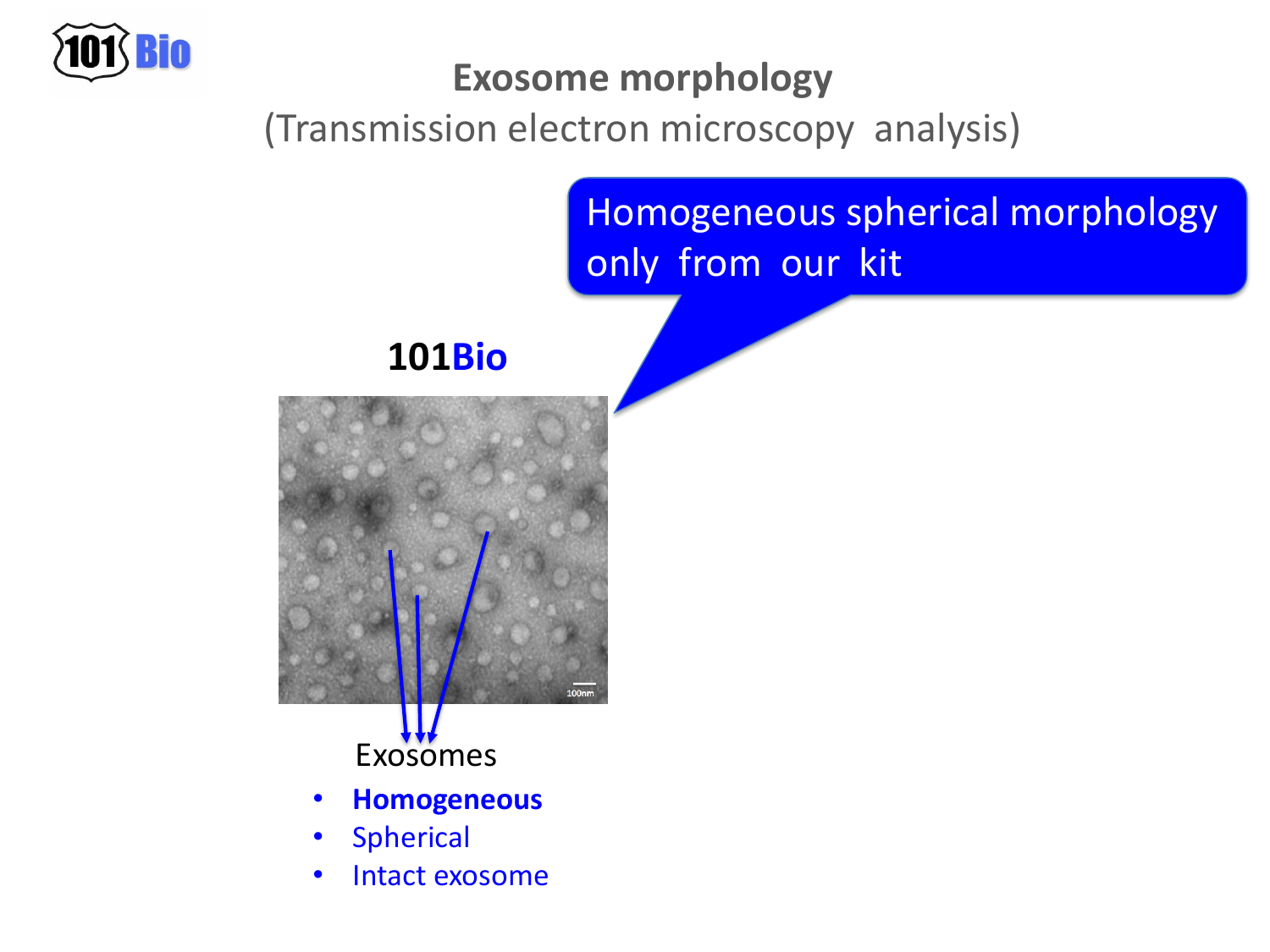

### Dynamic Light Scattering (DLS) of isolated exosome shows **our kits isolate Pure exosome**

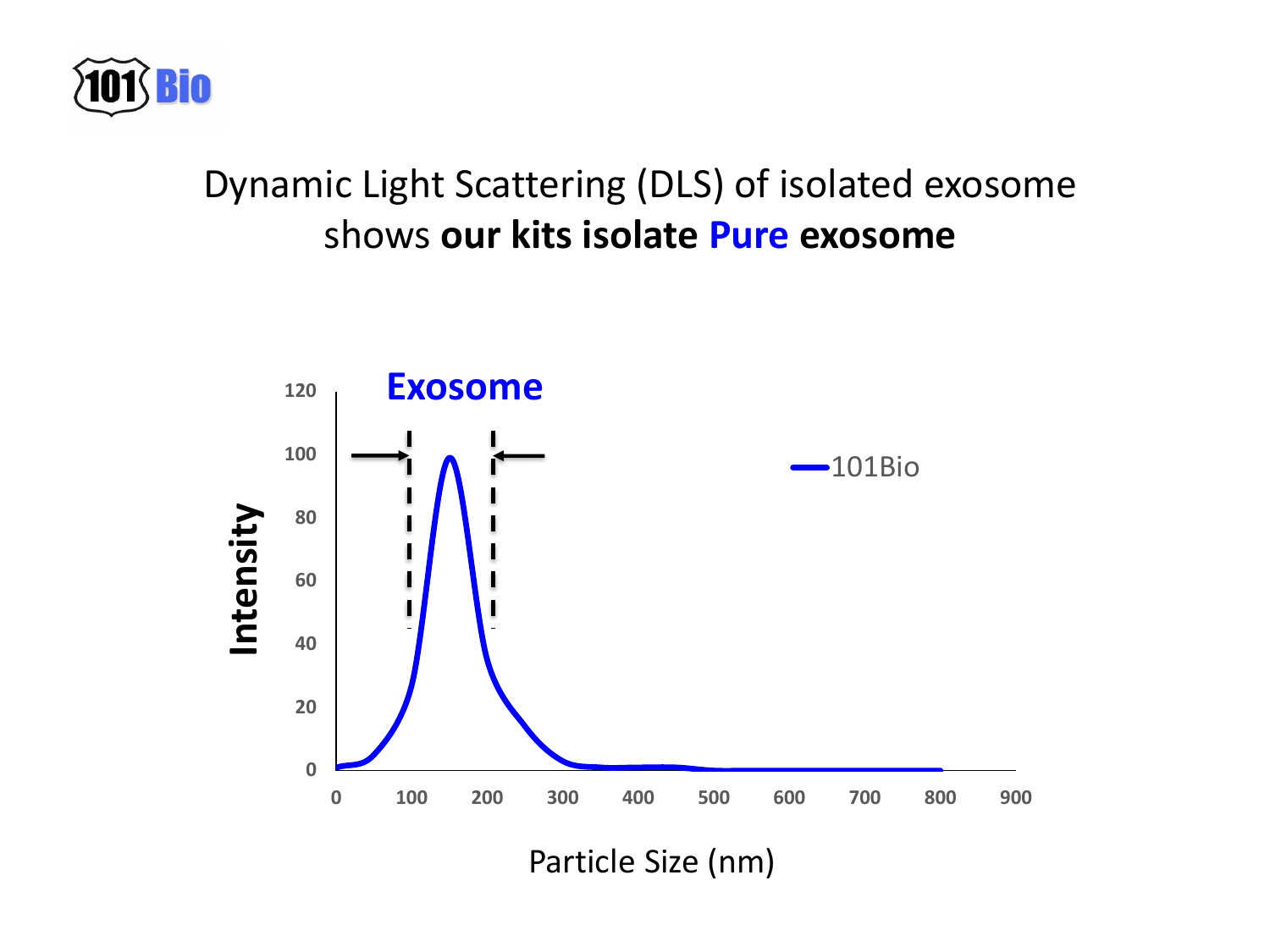

## > 95% of the particles isolated by our kits are exosomes

|             | <b>Exosome purity</b><br>$(30 - 150)$ nm) |  |
|-------------|-------------------------------------------|--|
| PureExo kit | 96.3%                                     |  |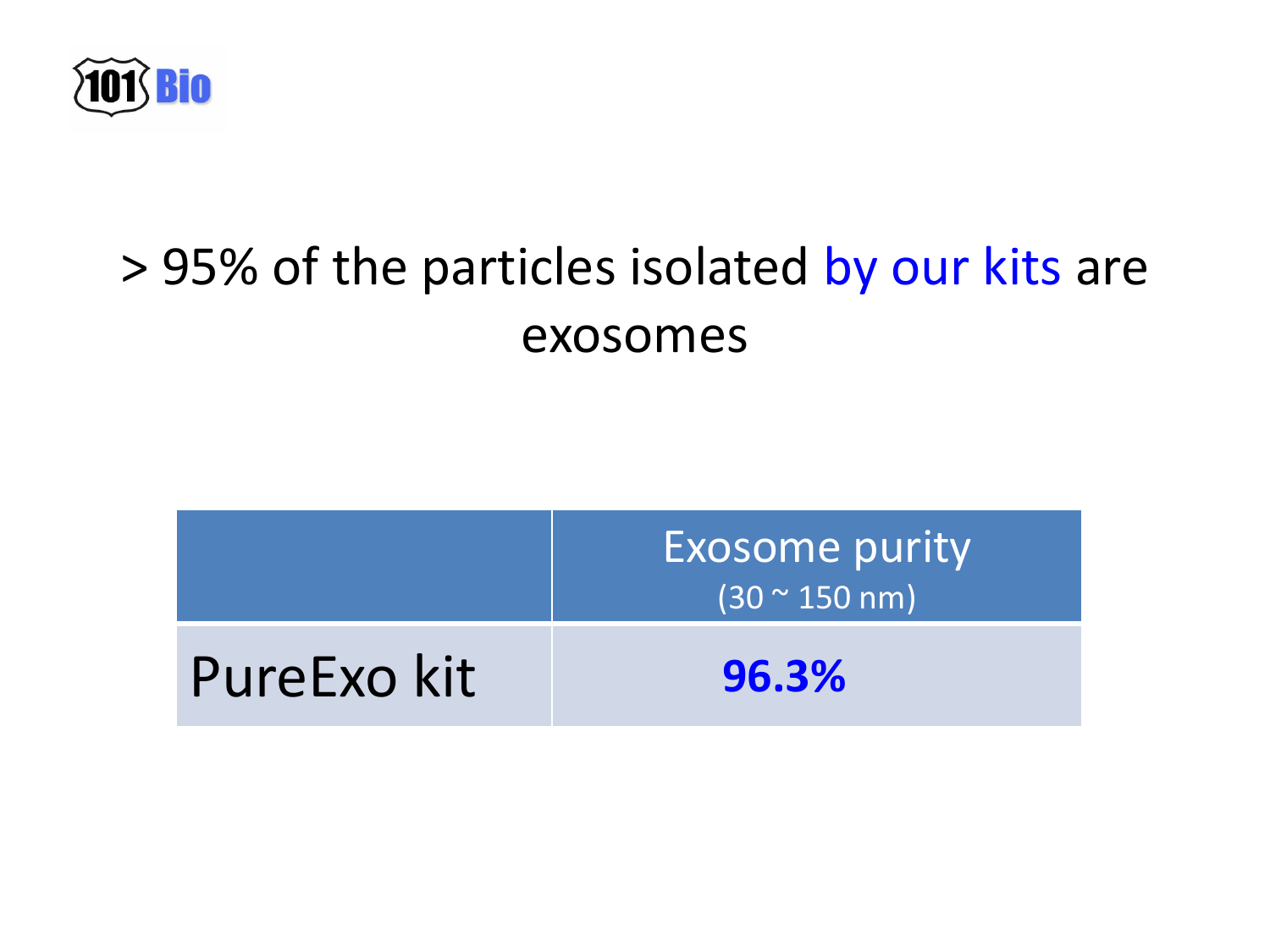

### Exosome verified by Western Blot on CD9

Exosomal protein isolated by 101Bio kits

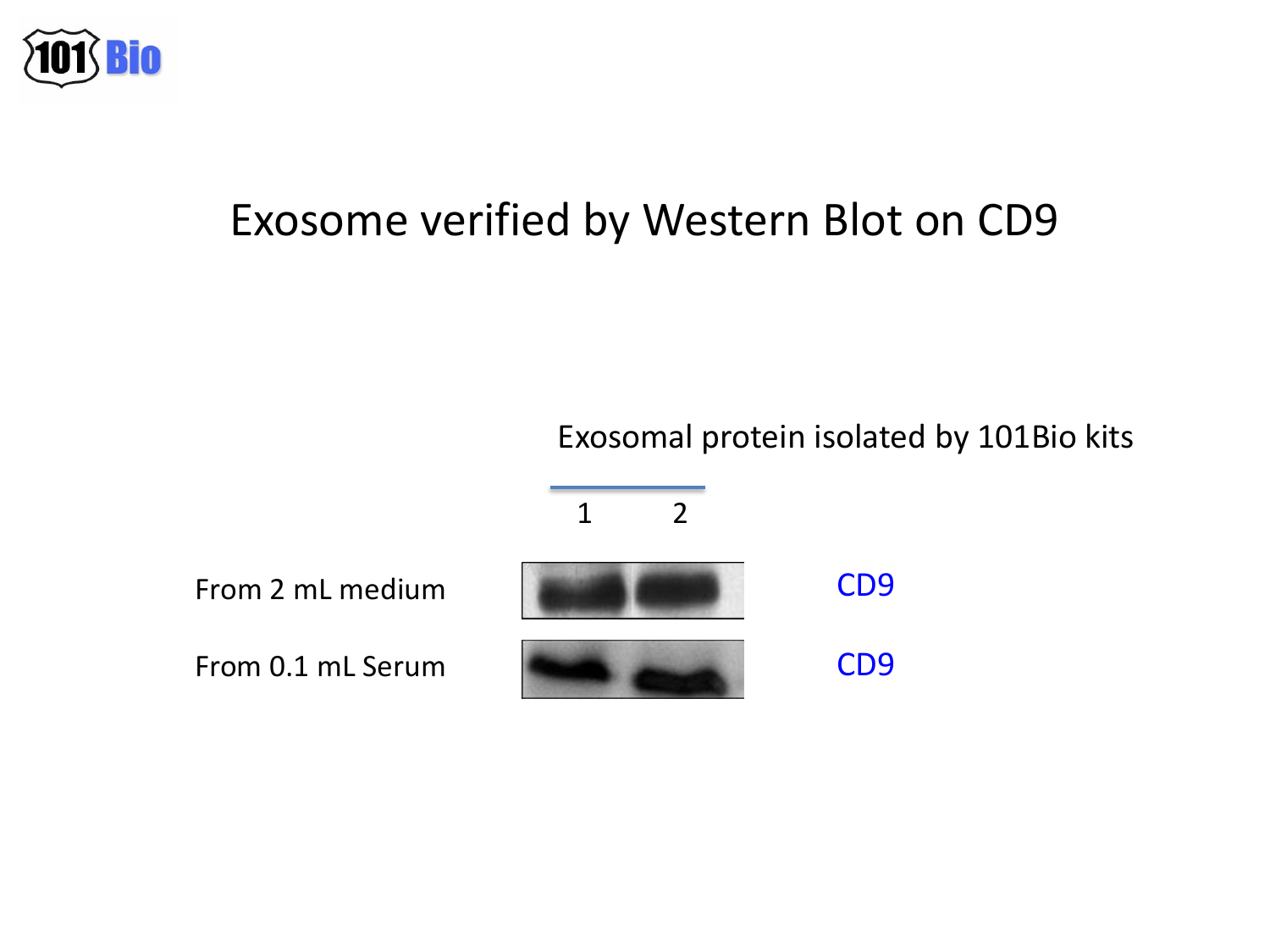![](_page_7_Picture_0.jpeg)

#### **High exosomal RNA yield by 101Bio kits**

![](_page_7_Figure_2.jpeg)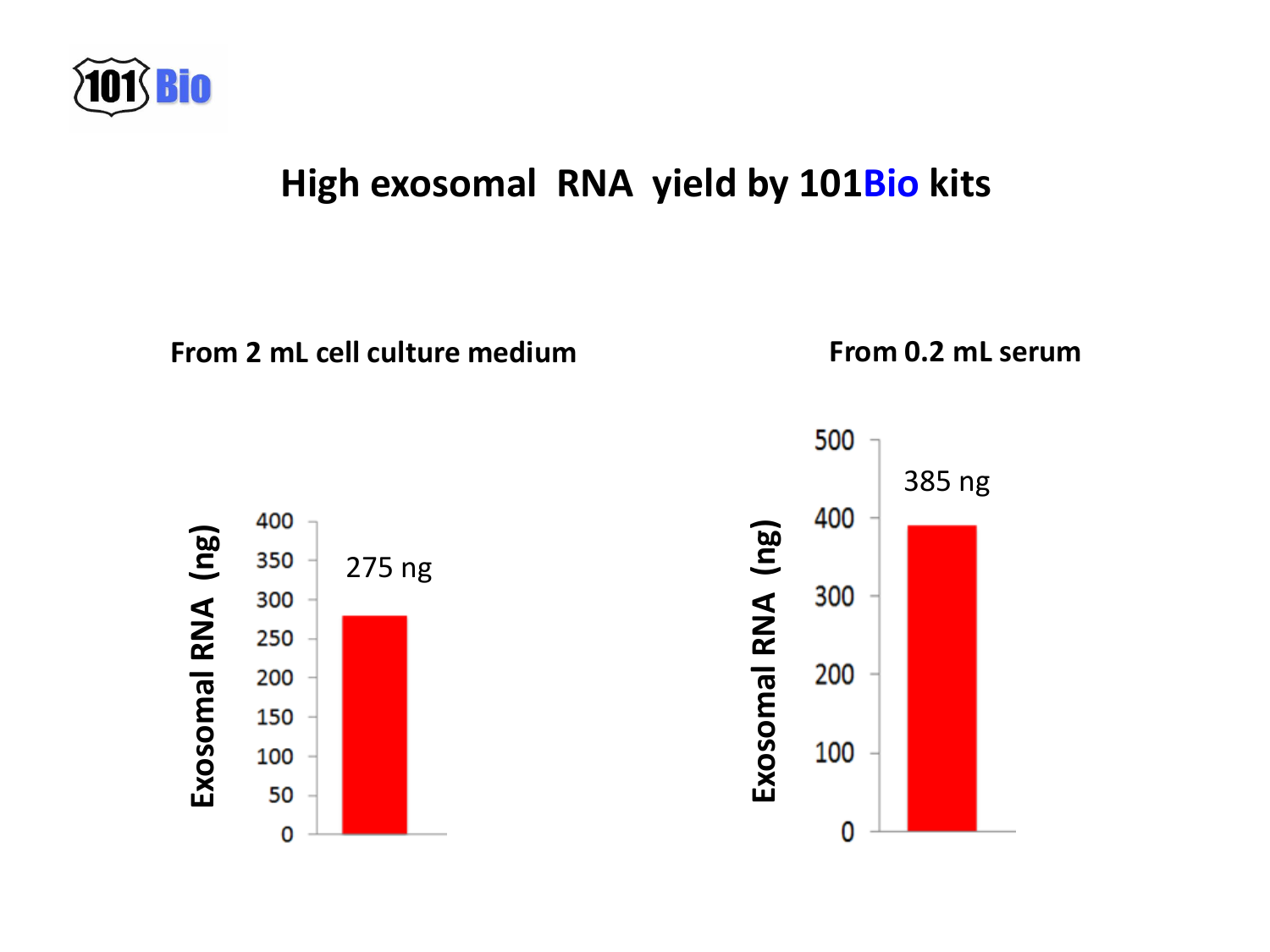![](_page_8_Picture_0.jpeg)

# Advantages of our kits

- Exosome purity > 90%
- Exosome yield 10 folds > traditional methods
- One-stop product portfolio [click here](http://www.101bio.com/quick_order.php)
- Diagnosis compatible
- Easy to use: < 20 min. hands on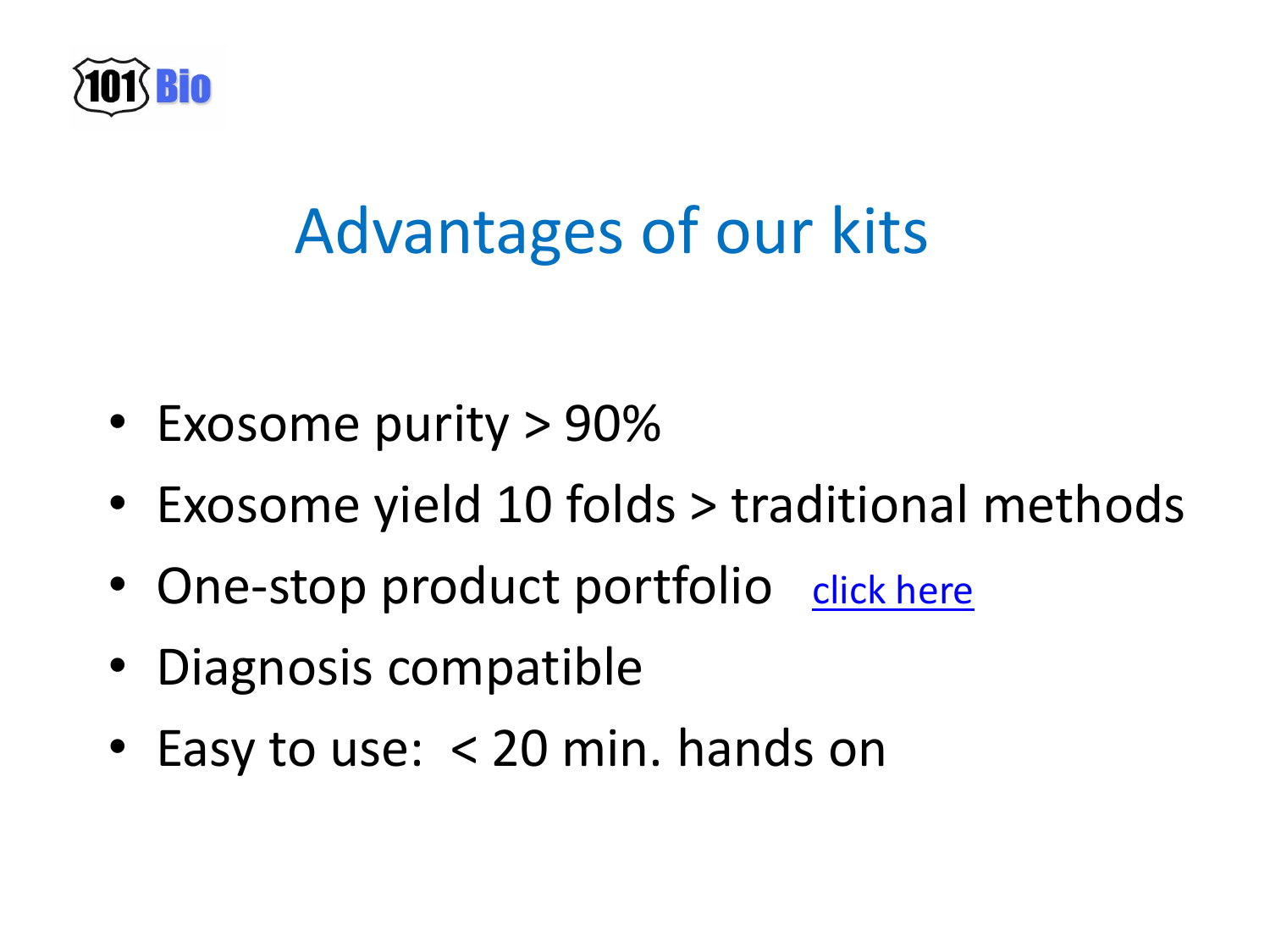![](_page_9_Picture_0.jpeg)

#### **101Bio product portfolio**

![](_page_9_Figure_2.jpeg)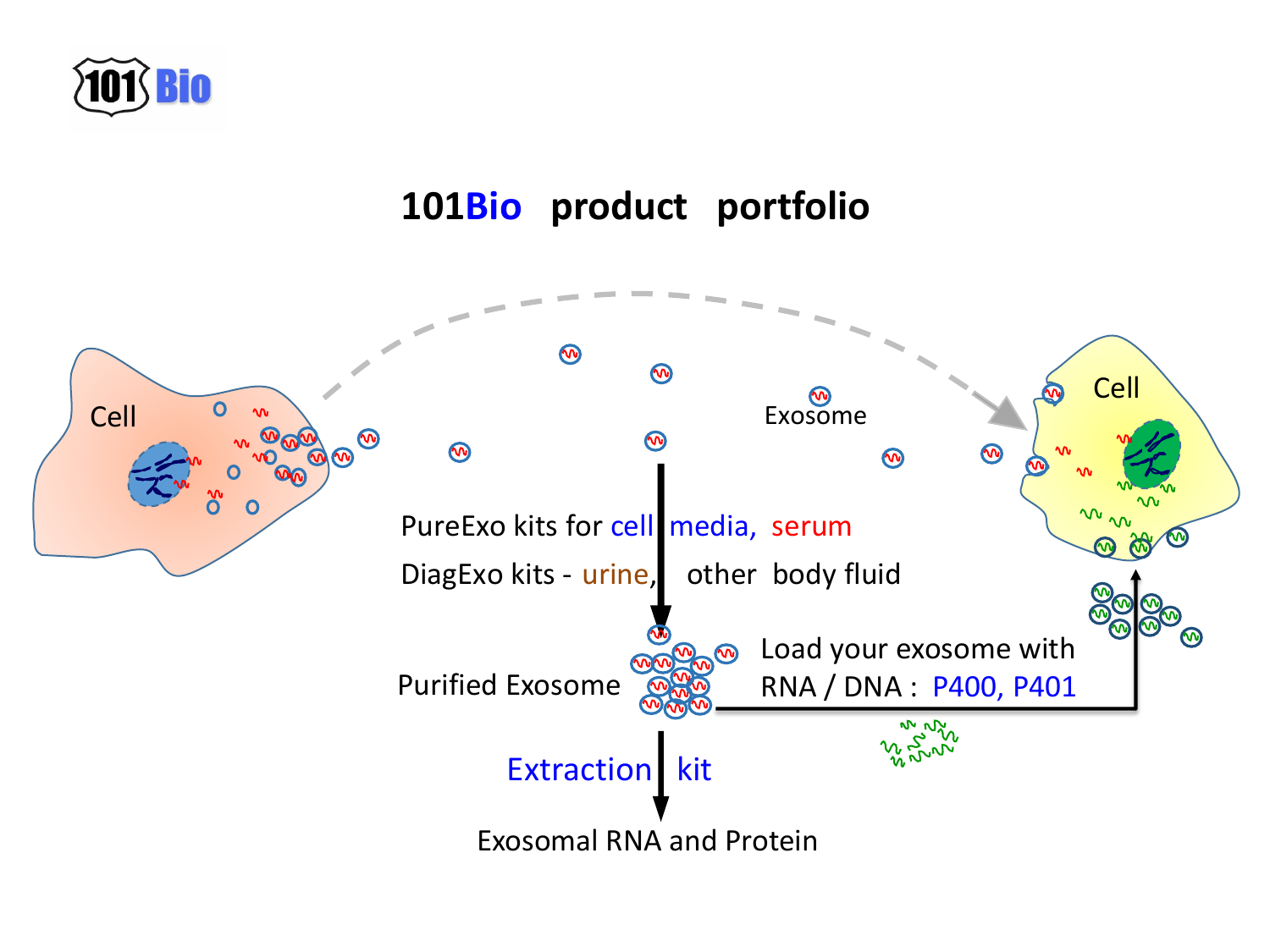![](_page_10_Picture_0.jpeg)

| Cat.# Product                          |             | Application |                          |               |
|----------------------------------------|-------------|-------------|--------------------------|---------------|
| P100 PureExo Cell:                     | cell medium |             | exosome                  |               |
| P101 PureExo Serum:                    | serum       |             | exosome                  |               |
| P120 DiagExo Urine:                    | urine       |             | exosome                  |               |
| P121 DiagExo BodyFluid:                | body fluid  |             | exosome                  |               |
| P200 RNA / Protein Kit:                |             |             | exosome<br>$\Rightarrow$ | RNA / protein |
| P300 Serum ExoProtein:                 | serum       |             | ---------- >             | protein       |
| P400 ExoFectin (Electro):              | small RNA   |             | into exosome             |               |
| P401 ExoFectin (Chemical): small RNA   |             |             | into exosome             |               |
| P900 AAV / Adv Release: producing cell |             | release     | AAV / Adv                |               |
| P901 101Transfection Kit:              | RNA / DNA   | into        | cells                    |               |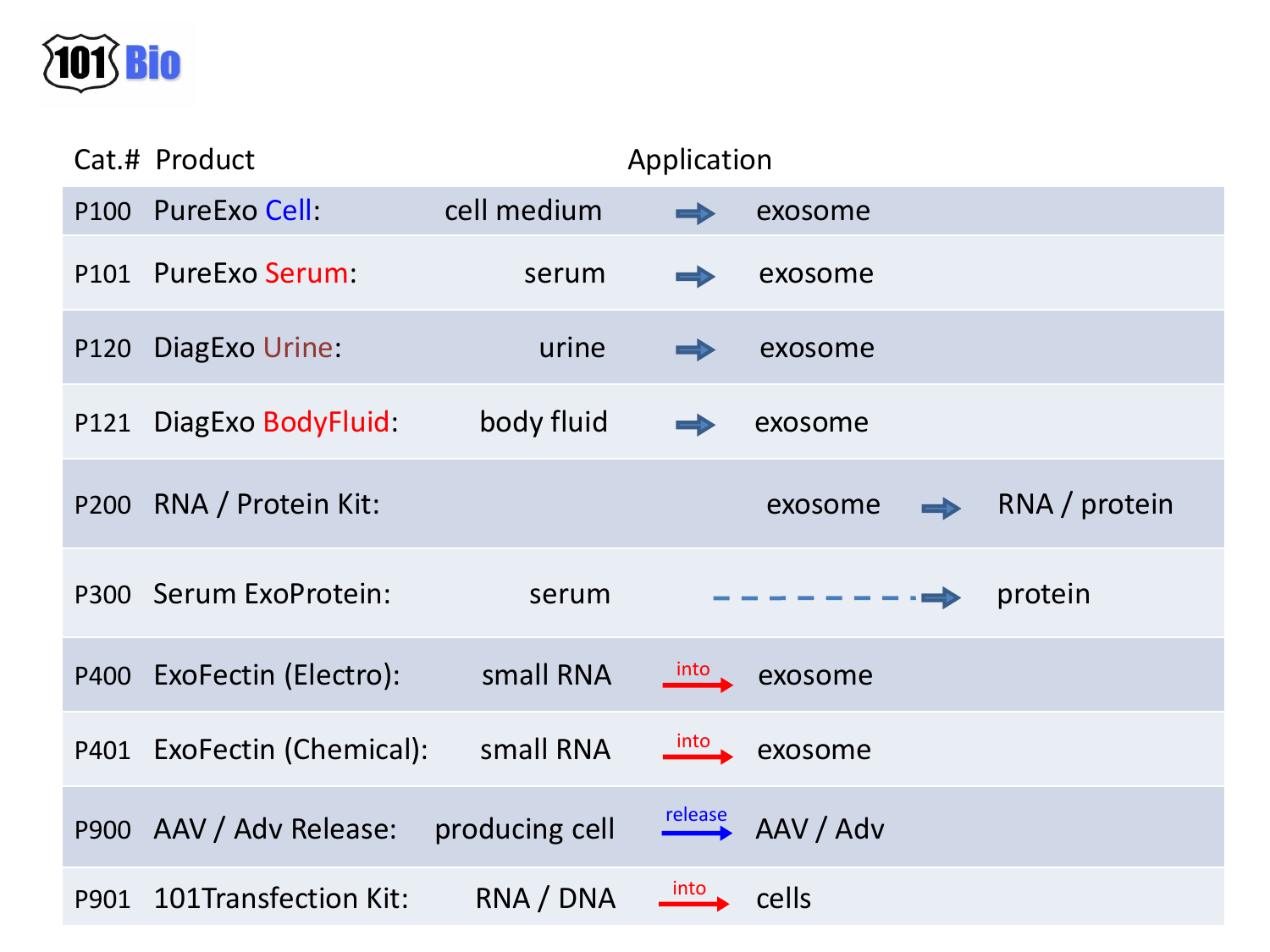![](_page_11_Picture_0.jpeg)

## 3D Cell Culture Gel – Col-Tgel (P720)

#### optimized matrix for **tumor cell, stem cell** and **primary cell**

Potential customer: Cancer research, stem cell, tissue engineering labs, pharmaceutical company (drug delivery)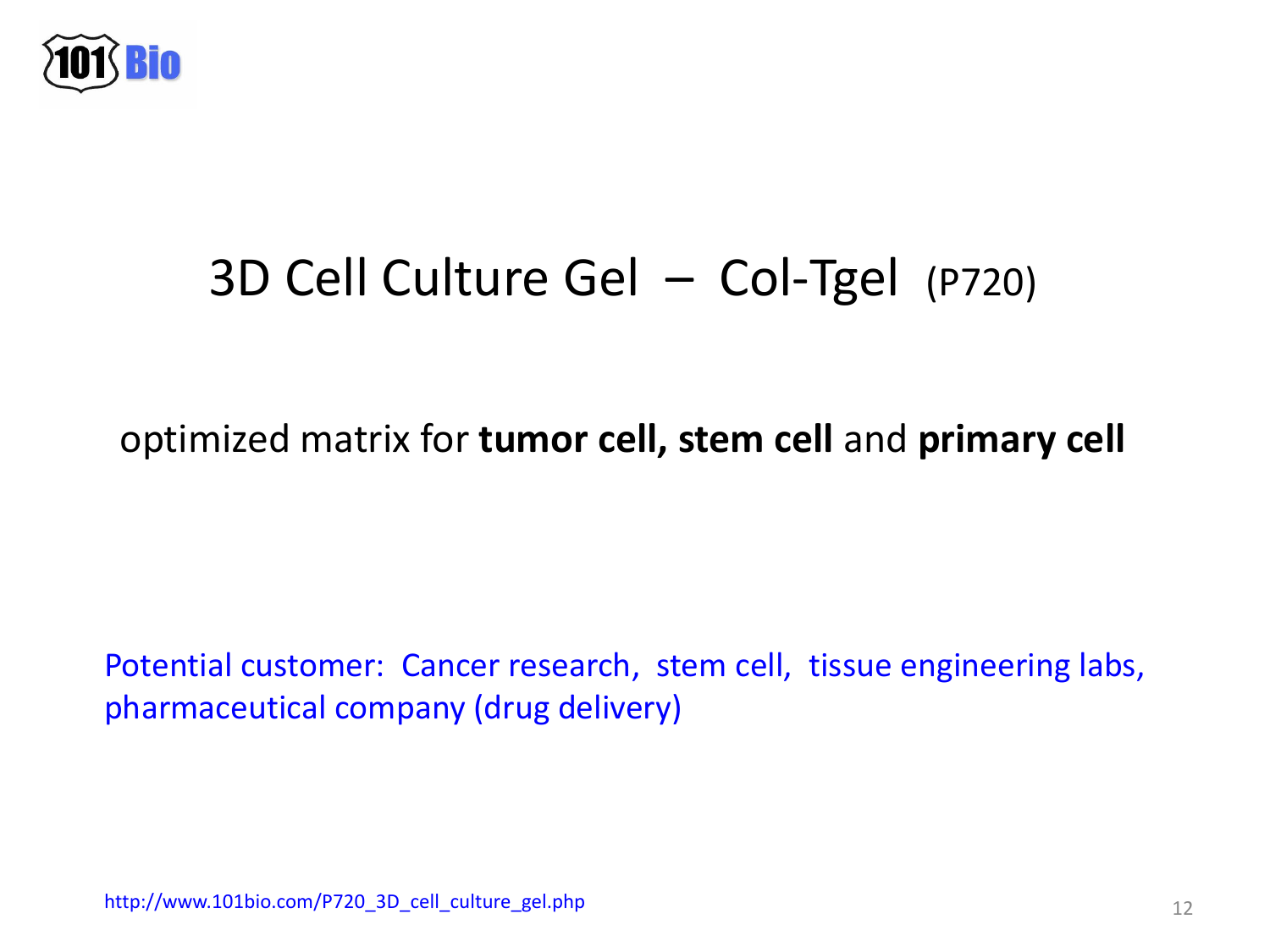![](_page_12_Picture_0.jpeg)

### 3D Cell Culture Gel – Col-Tgel (P720)

- Easy handling : **room temperature** (no ice)
- Save : **30%** below market price
- Fast : no hanging drop, no rotating wall vessel bioreactors
- 3 stiffness : soft, med, stiff for different cell types
- Transparency : easy to observe under microscope

Potential customer: Cancer research, stem cell, tissue engineering labs, pharmaceutical company (drug delivery)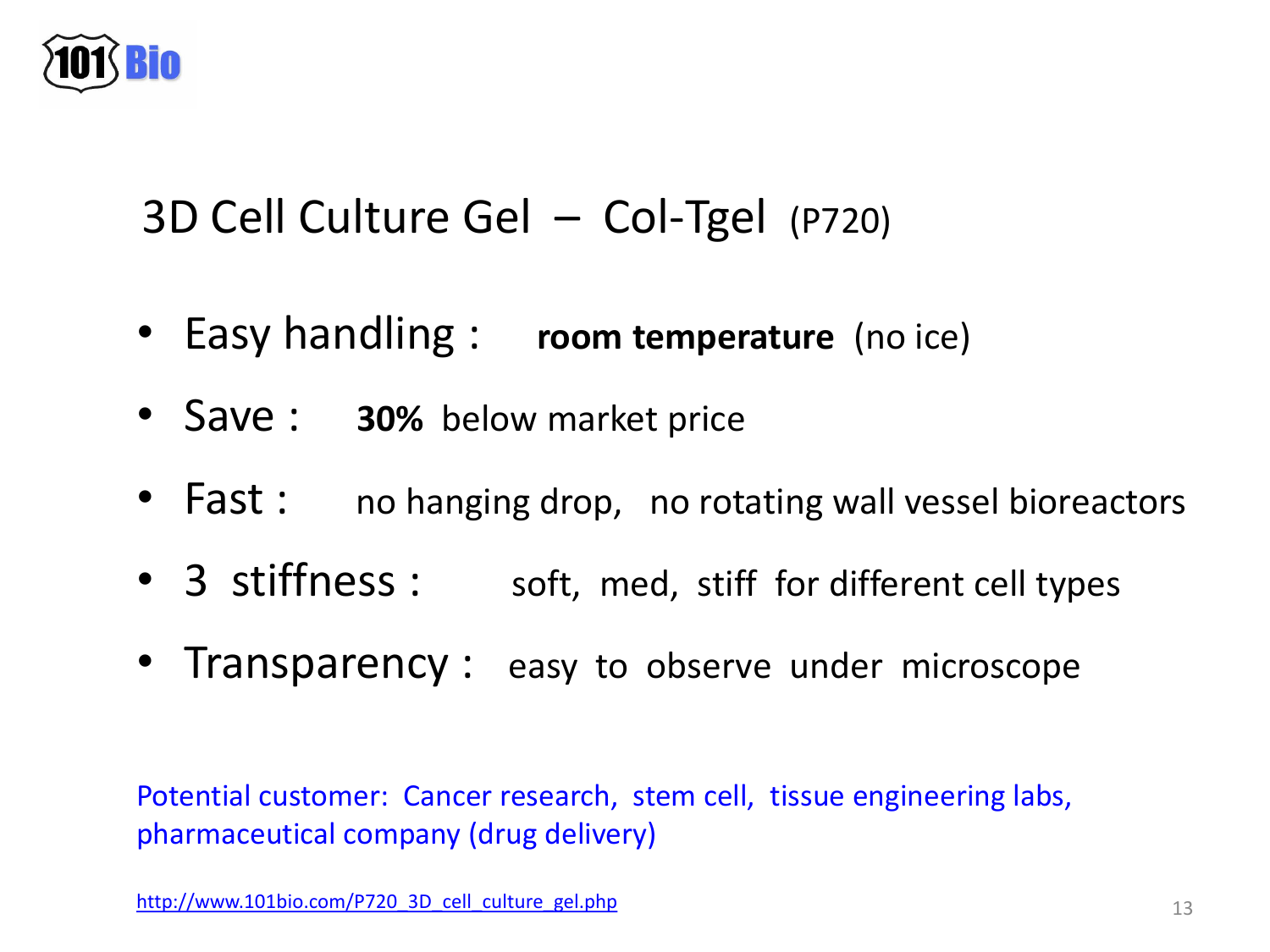### 3 Stiffness Fit Most Cell Types

| Soft                                                                   | Med                                                                                                                                                         |                          | Stiff      |
|------------------------------------------------------------------------|-------------------------------------------------------------------------------------------------------------------------------------------------------------|--------------------------|------------|
| Circulating cells<br>Nerve cells<br><b>BT474</b><br><b>HL60</b><br>P39 | Muscle cells<br>Adipose cells<br>C2C12<br>HepG <sub>2</sub><br>Epithelial cells<br>Sarcoma cancer cells<br>$MDA-MB-231$<br><b>HCT116</b><br>CFPAC-1<br>MCF7 | Cartilage cells<br>ATDC5 | Bone cells |

Potential customer: Cancer research, stem cell, tissue engineering labs, pharmaceutical company (drug delivery)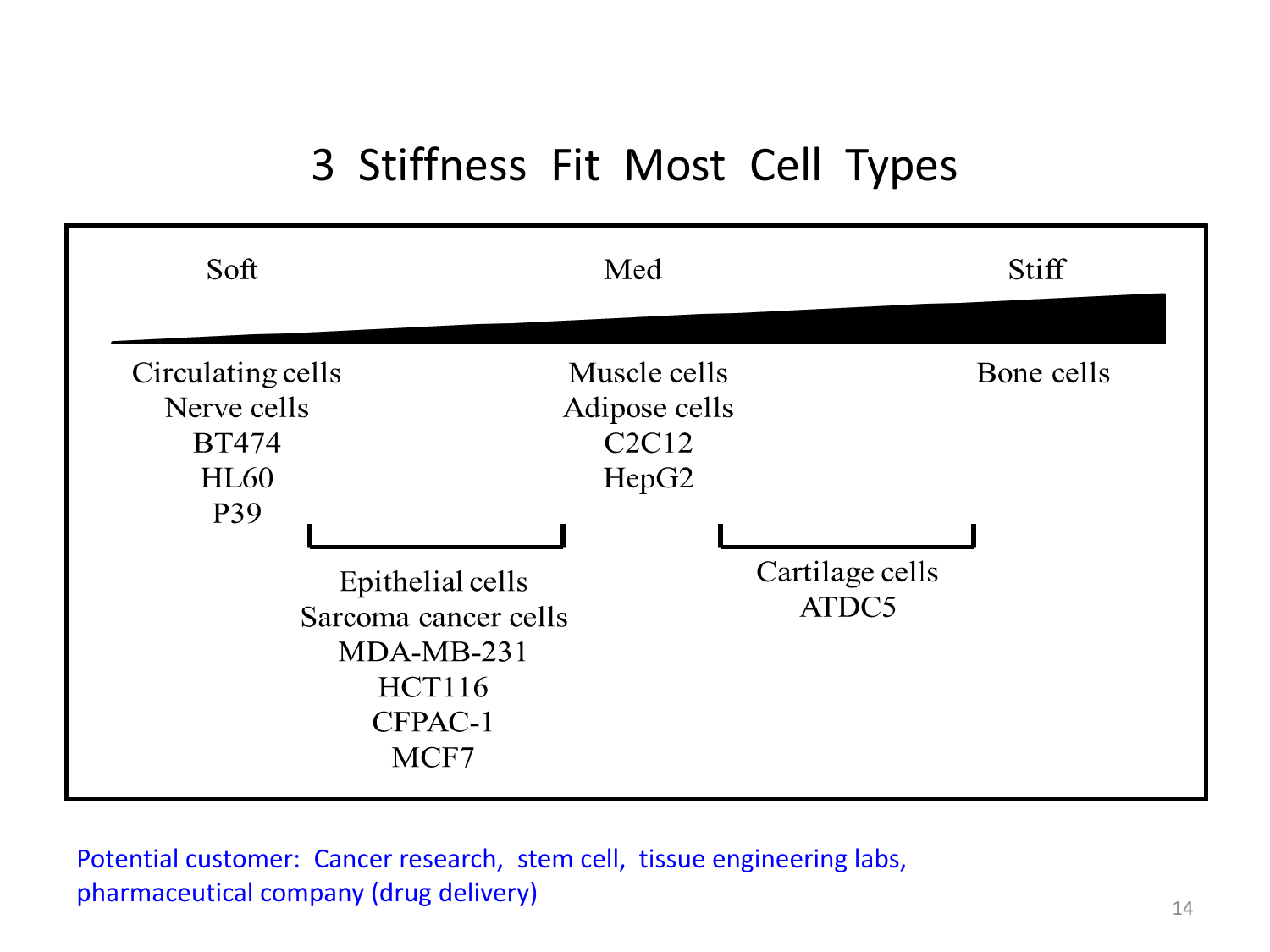![](_page_14_Picture_0.jpeg)

#### Advantage of 101Bio 3D Culture Gel (Col-Tgel)

|                        | 101Bio Col-Tgel                    | Matrigel                        |
|------------------------|------------------------------------|---------------------------------|
| Component              | Collagen, real 3D                  | Gelatinous protein, not real 3D |
| Price                  | <b>Save</b>                        | Expensive                       |
| Growth factor          | Free, no background                | Growth factor reduced           |
| Handle at              | Room temperature                   | On ice                          |
| <b>Stiffness</b>       | 3 stiffness (Soft, Medium, Hard)   | 1 stiffness                     |
| <b>Experiment time</b> | 60 minutes, 3 steps                | 130 minutes, multiple steps     |
| Transparency           | Yes, easy observe under microscope | Semi-transparent                |
| Solidification time    | Controllable, easy to use          | Un-controllable                 |

[3D Cell Culture Gel \(Col-Tgel\)](http://www.101bio.com/3D_cell_culture_gel_Col-Tgel_citations.php) - 8 Citations

![](_page_14_Picture_4.jpeg)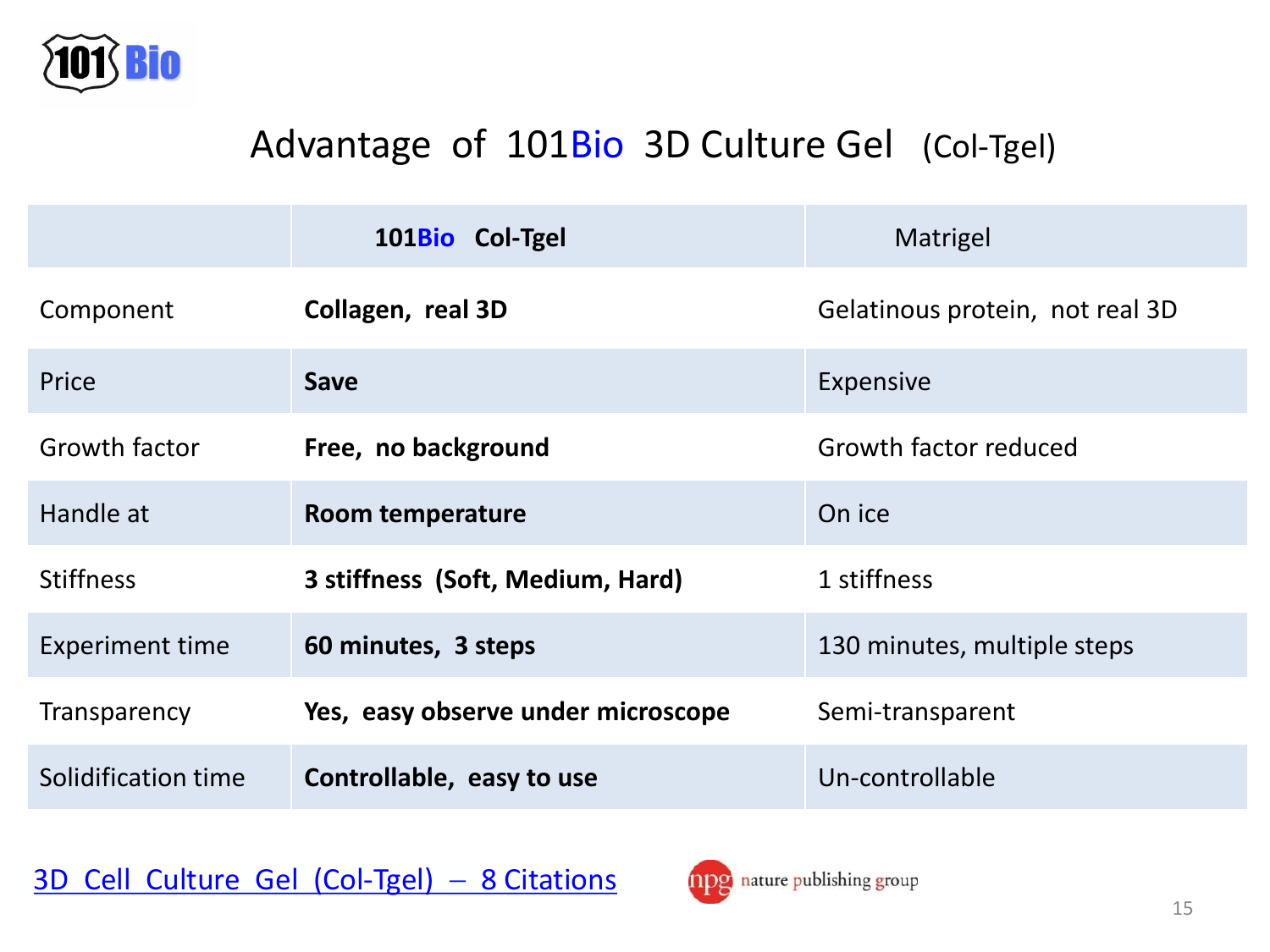![](_page_15_Picture_0.jpeg)

## Fast & Simple Protein Extraction Solution

[www.101Bio.com/protein.php](http://www.101bio.com/protein.php)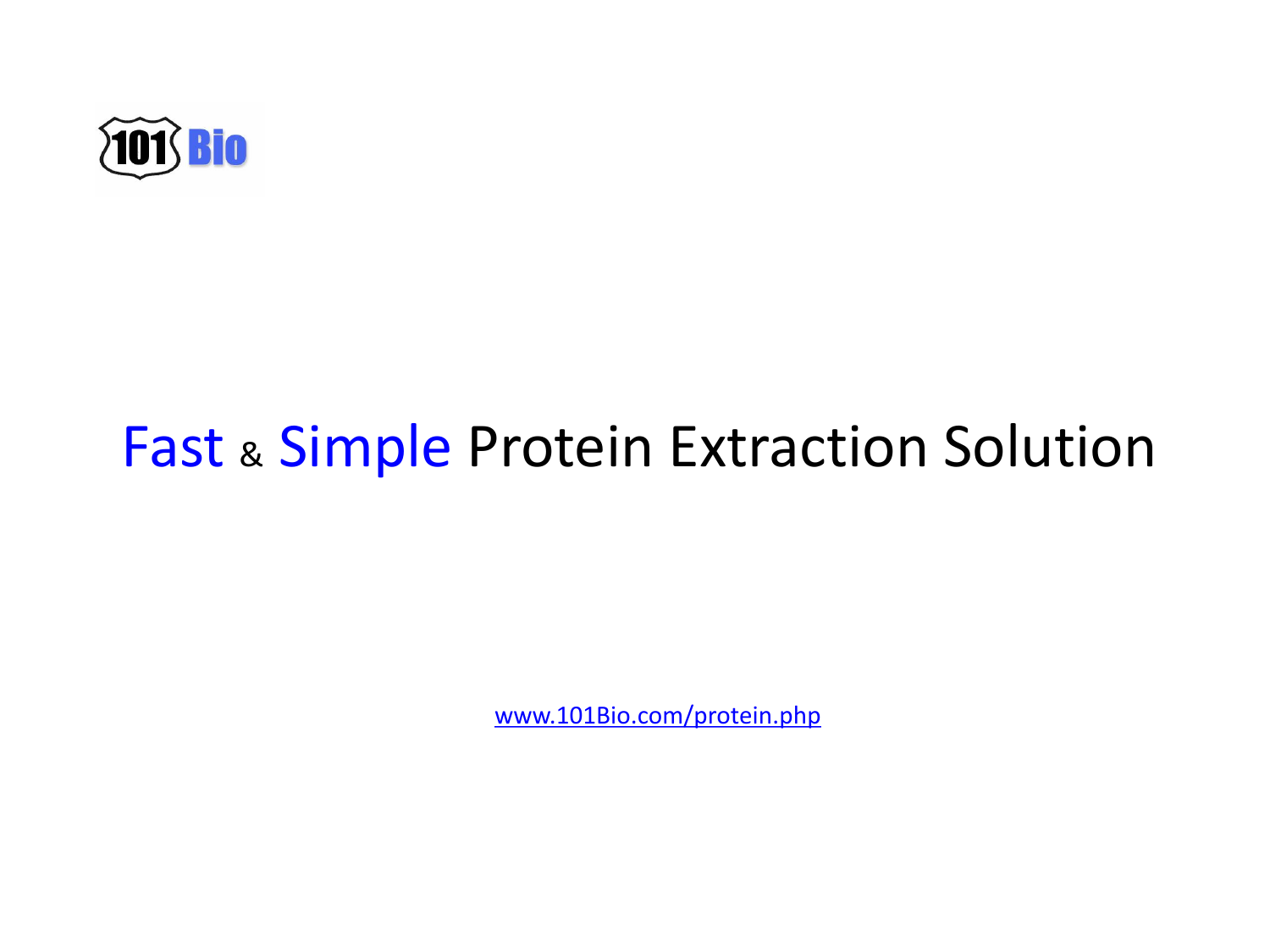![](_page_16_Picture_0.jpeg)

## Comprehensive Solutions for Protein

- **Membrane protein, nuclear protein, mitochondria** 

### **protein, bacterial protein** and **plant protein**

- Save hours of bench work
- Very user friendly
- No protein lost
- Small sample size

"Customers always re-order once tried."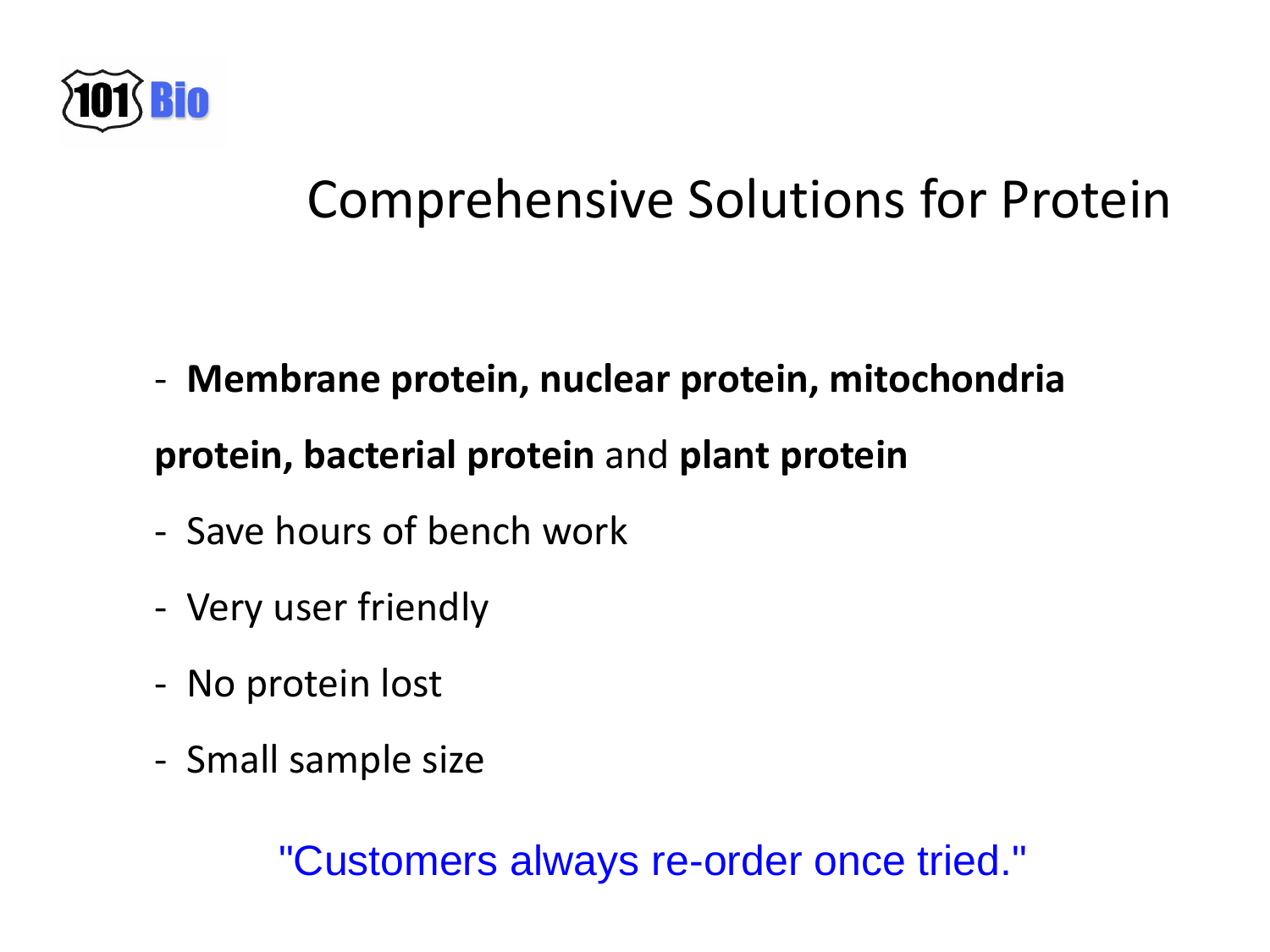![](_page_17_Picture_0.jpeg)

### Filter column technology saves your time

![](_page_17_Figure_2.jpeg)

Super Fast, no Dounce, no protein lost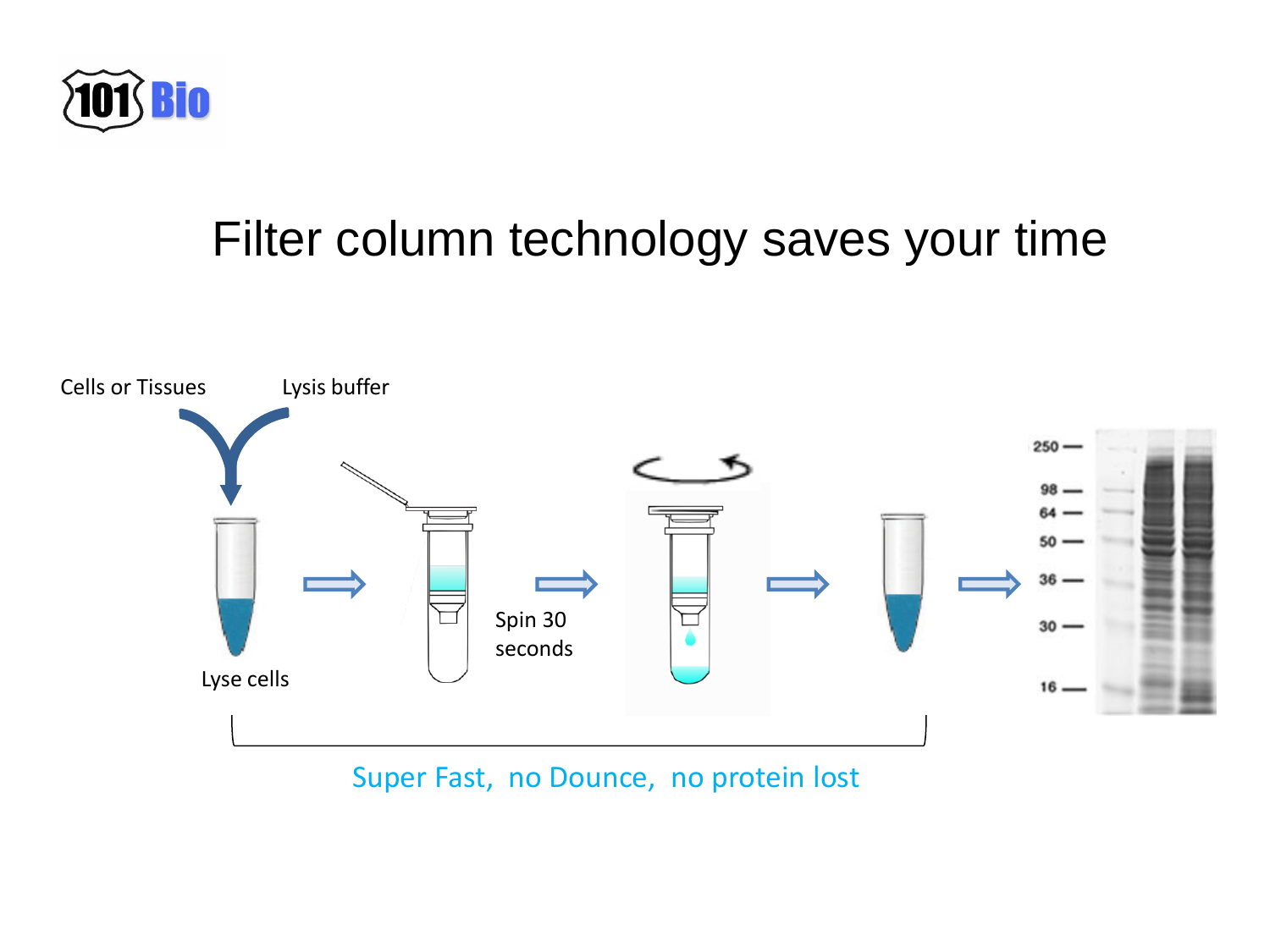![](_page_18_Picture_0.jpeg)

# Most Popular Kits

### • Plasma membrane protein extraction (P503)

– Separates: plasma membrane, organelle membrane, cytosol and nuclei.

### Total protein extraction

- Animal cells (P501)
- Animal tissues (P502)
- Plant protein (P508, P510)
- Cytoplasmic & Nuclear Extraction (P504)
- Chloroplast Isolation (P511)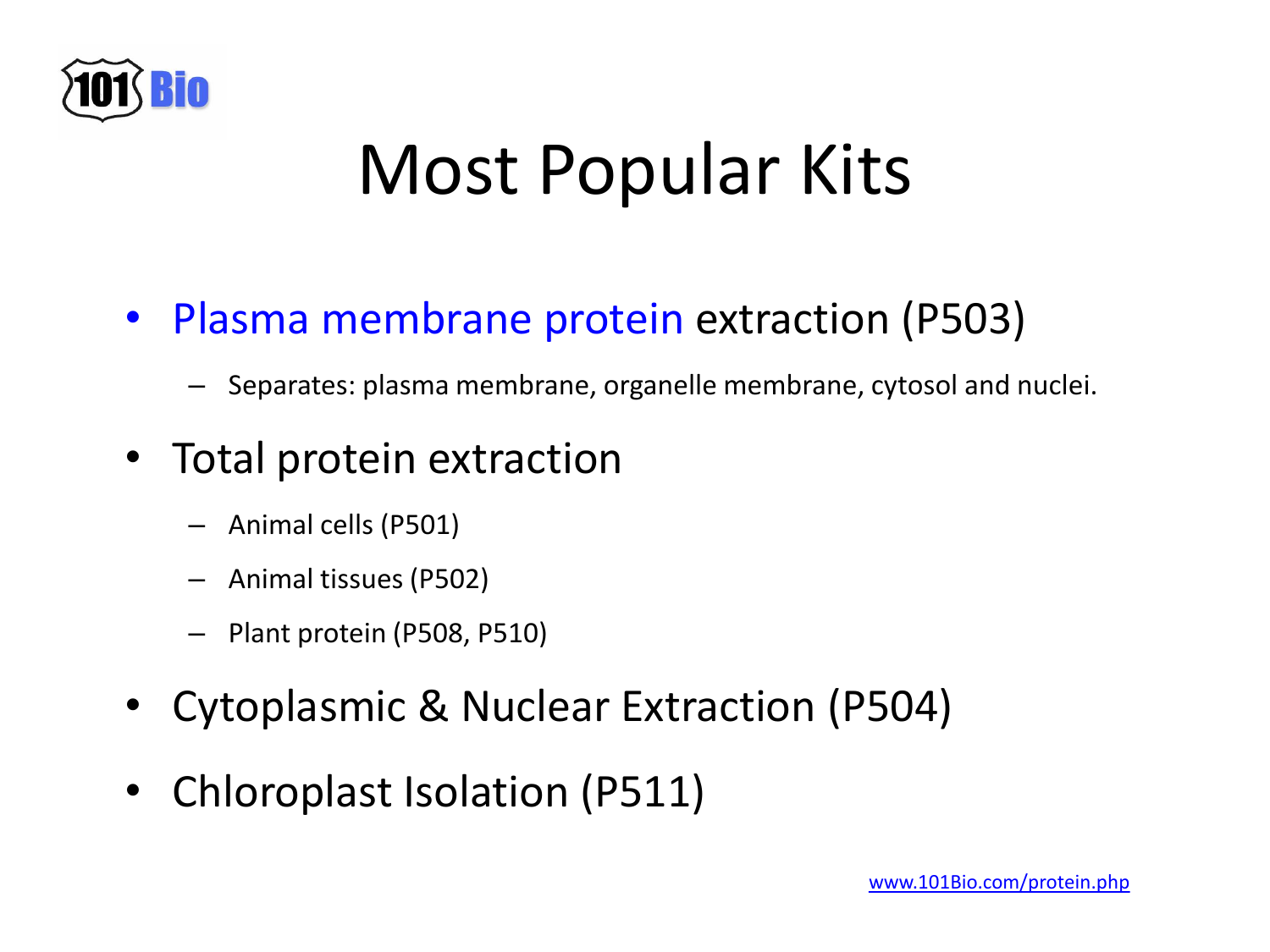![](_page_19_Picture_0.jpeg)

# Plasma Membrane Protein Kit

- Fast <45 min protocol
- Keeps protein-protein interaction
- True native: detergent/EDTA-free
- Separate native cell fractions:
	- $\checkmark$  Plasma membrane
	- $\checkmark$  Organelle membrane
	- $\checkmark$  Cytosol
	- Nuclei
- Low starting material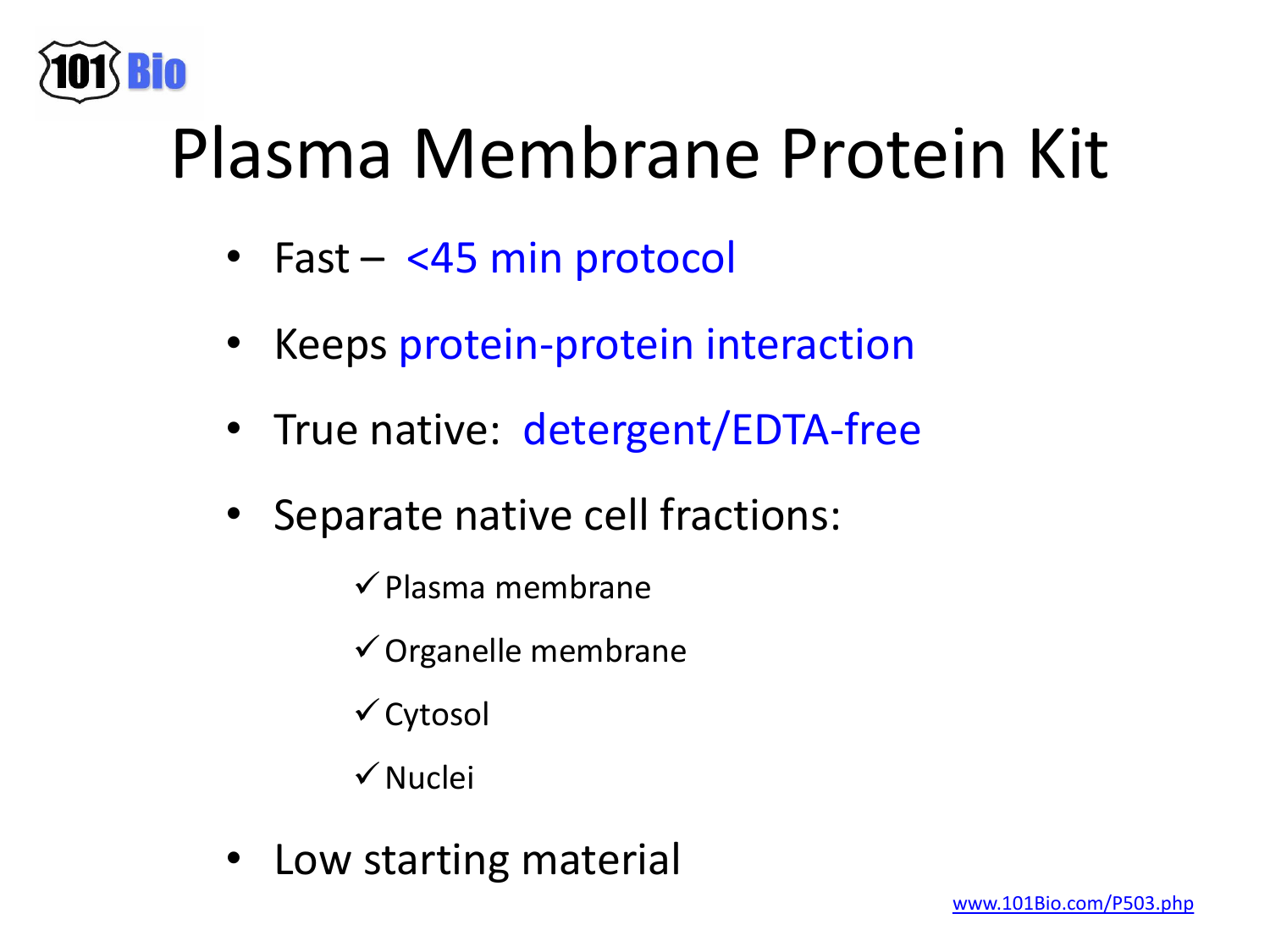![](_page_20_Picture_0.jpeg)

## Advantages of Plasma Membrane Protein Kit

|                                      | <b>101Bio</b> | <b>Qiagen</b>  | <b>Thermo</b>  | <b>Abcom</b> |
|--------------------------------------|---------------|----------------|----------------|--------------|
| Detergent-free                       |               | $\times$       | $\times$       | $\times$     |
| Yield                                | <b>High</b>   | Low            | Low            | Low          |
| Keep protein-<br>protein interaction | V             | <b>Disrupt</b> | <b>Disrupt</b> |              |
| Easy to handle                       |               | $\times$       | $\times$       | X            |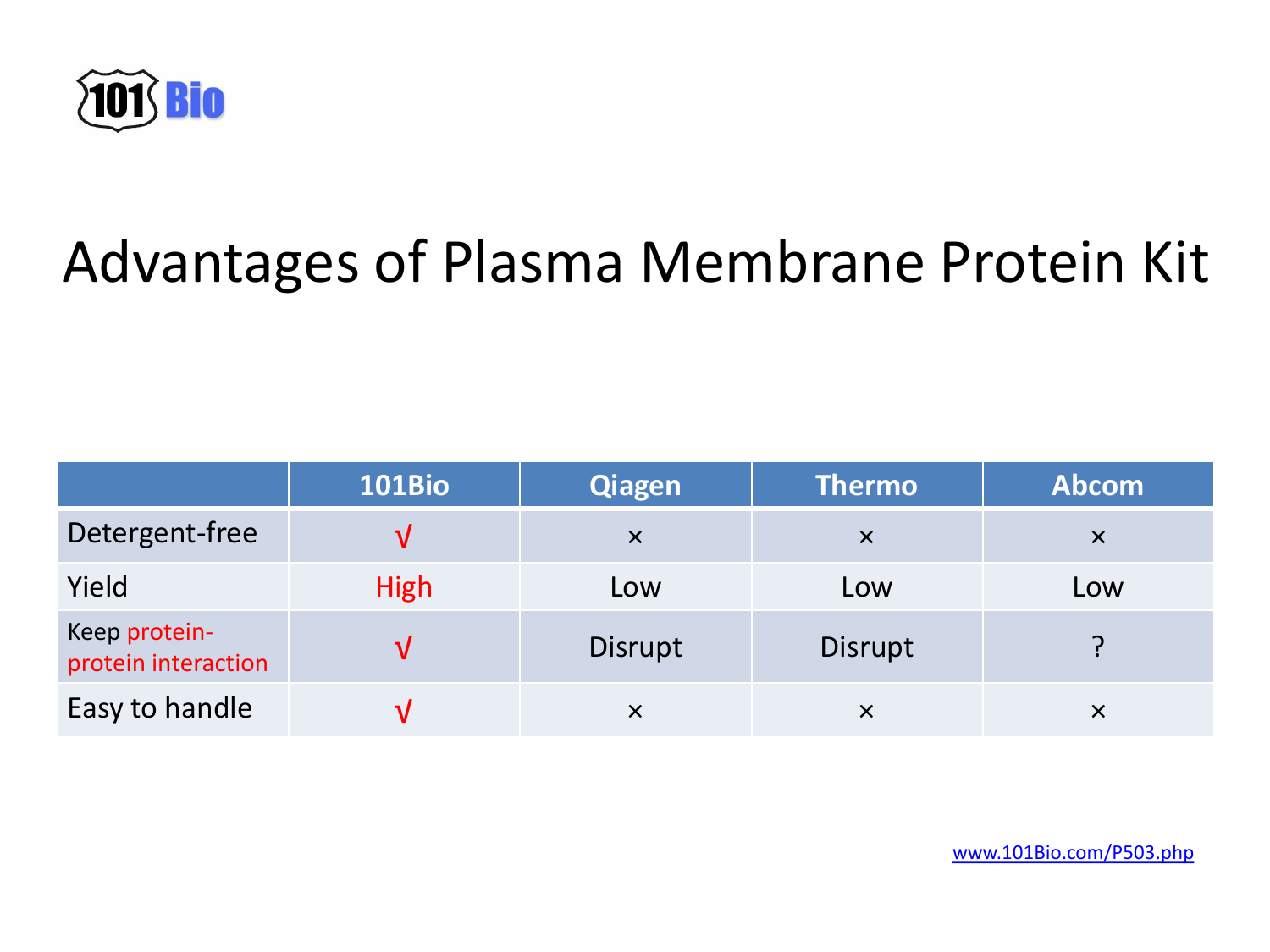![](_page_21_Picture_0.jpeg)

# Total Protein Extraction Kits (P501/P502)

- Fast (<1 min for denatured protein)
- No protein loss
- high yield (2~8 mg/ml)
- Simple No sonication, boiling, and freeze/thaw cycles
- Small sample size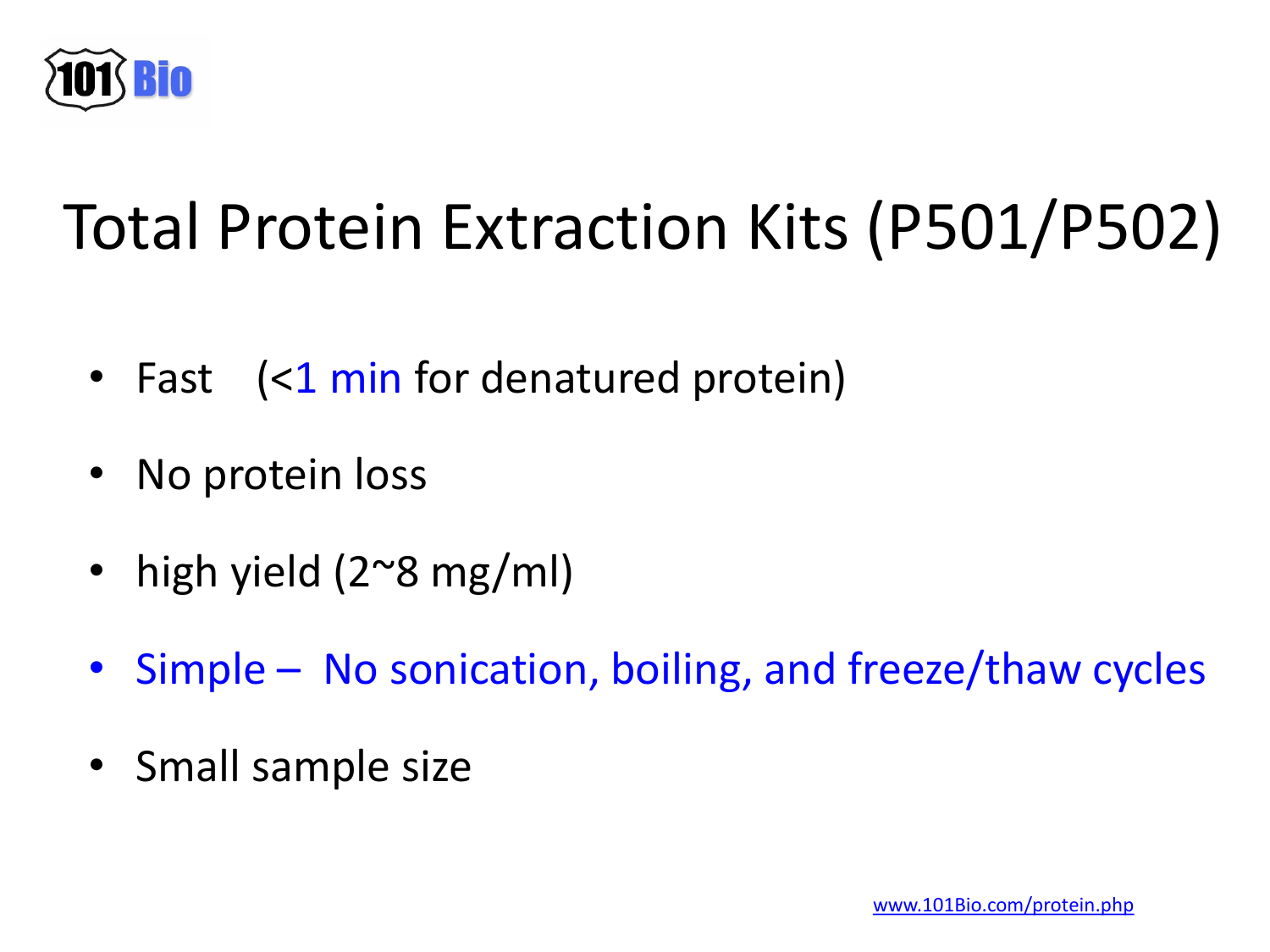![](_page_22_Picture_0.jpeg)

# Advantages of Total Protein Extraction Kits (P501/P502)

|                 | 101Bio total protein kits | RIPA buffer             |
|-----------------|---------------------------|-------------------------|
| Procedure time  | $1~$ ~5 minutes           | $20 \approx 30$ minutes |
| No protein lost |                           |                         |

[www.101Bio.com/protein.php](http://www.101bio.com/protein.php)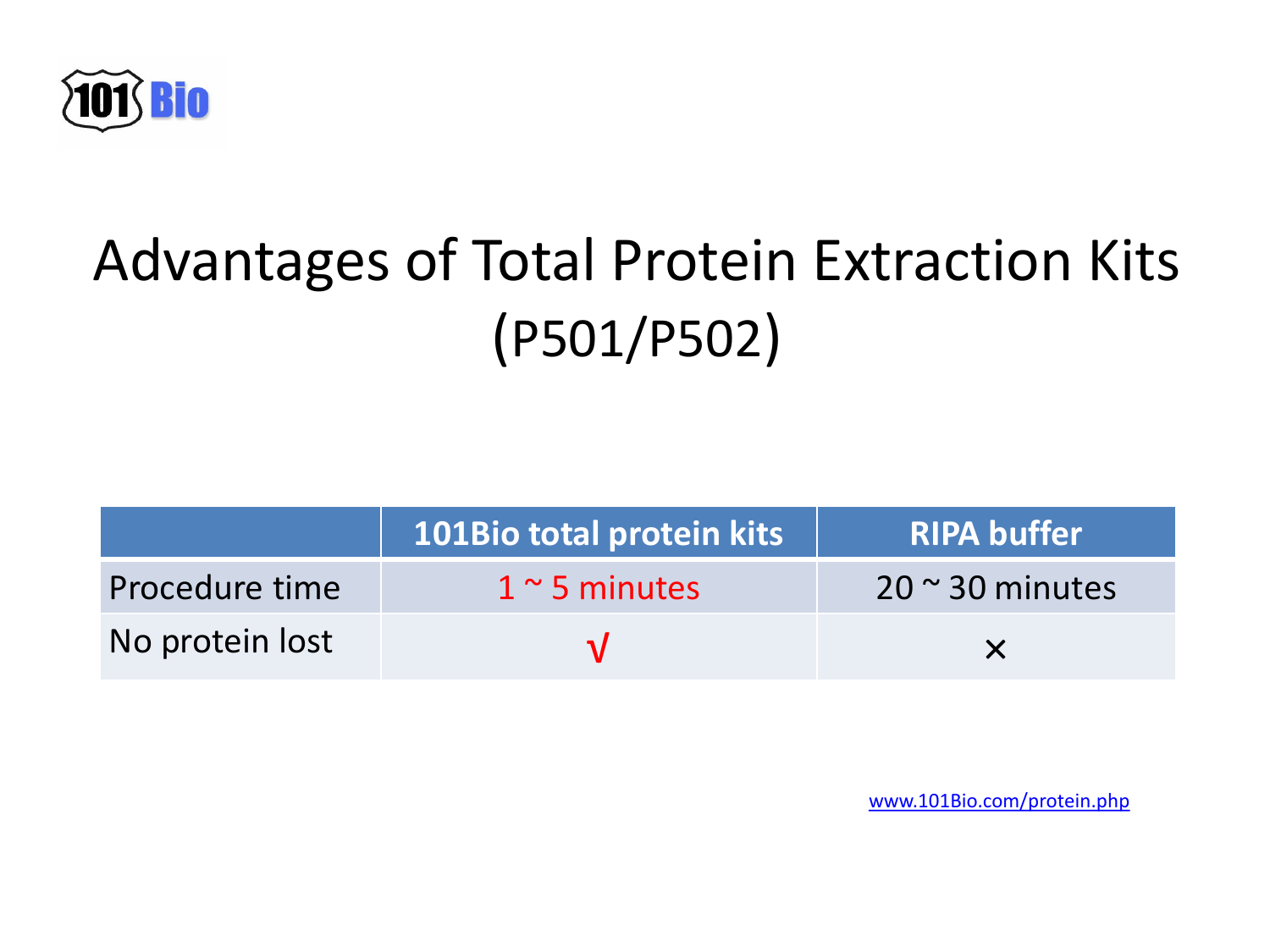![](_page_23_Picture_0.jpeg)

## Total Plant Protein Extraction (P508/P510)

- Fast less than 5 minutes
- Suitable for **leaves, seeds, soft stem** and **roots**
- Small sample size (20~200 mg)
- High yield (2~6 mg/ml)
- Option to extract denatured and native proteins
- Detergent-free buffer system available (P510)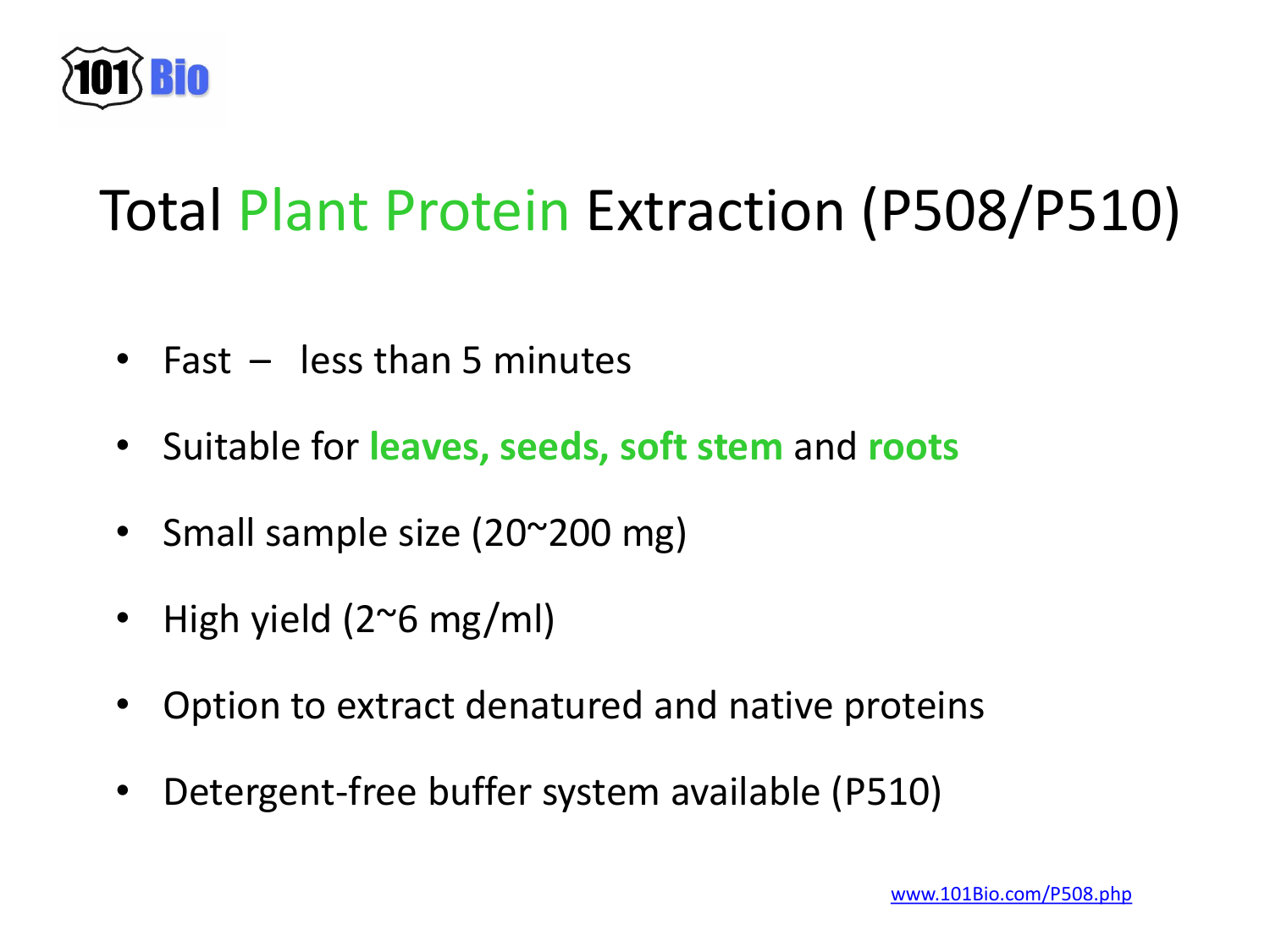![](_page_24_Picture_0.jpeg)

## Advantage of Total Plant Protein Extraction (P508/P510)

|                          | 101Bio Plant Protein Kit | <b>Sigma Kit</b> |
|--------------------------|--------------------------|------------------|
| Procedure time           | $< 5$ min.               | $>60$ min.       |
| No liquid nitrogen       |                          |                  |
| No need motor and pestle |                          |                  |
| No organic solvents      |                          |                  |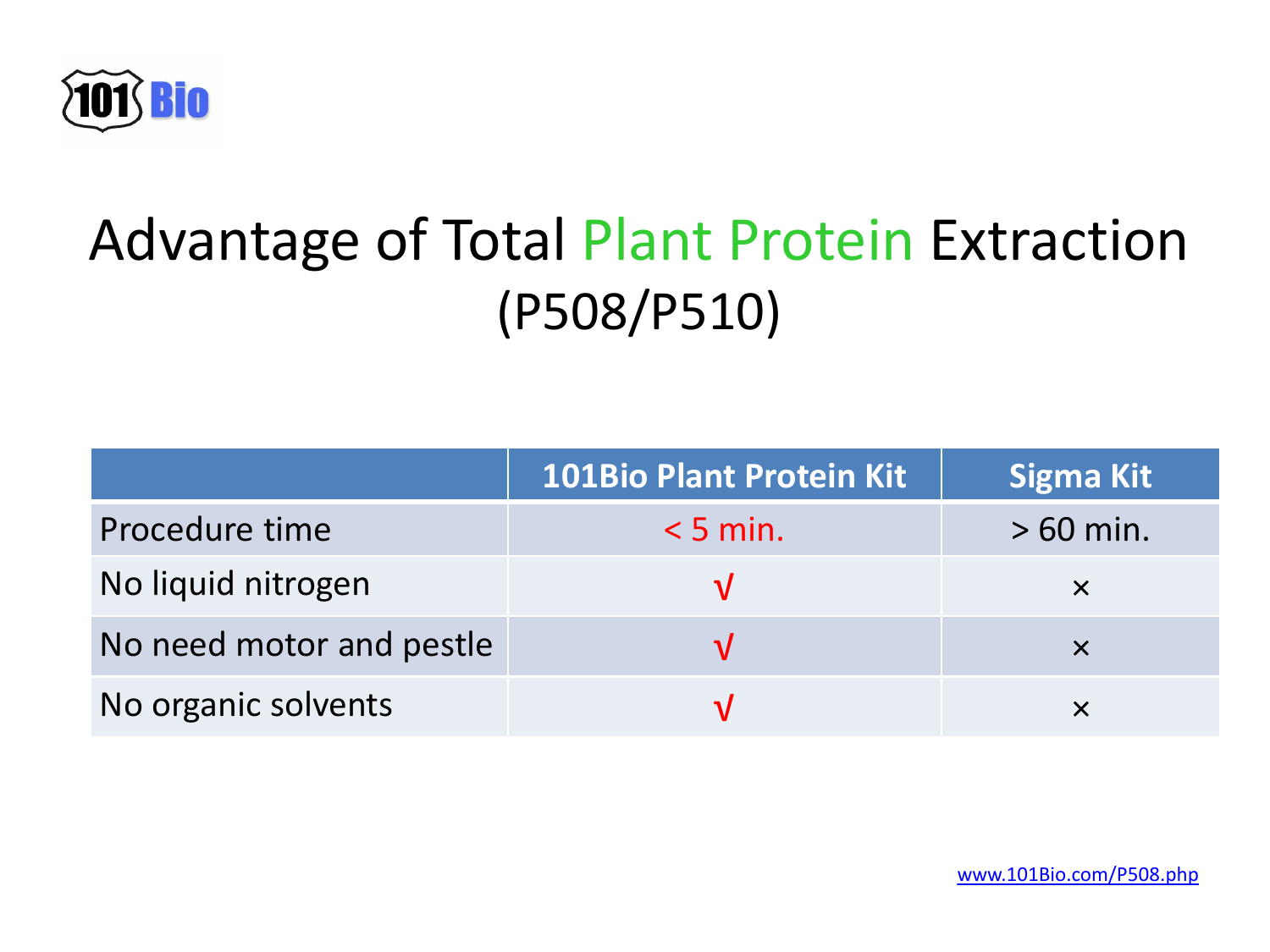![](_page_25_Picture_0.jpeg)

# Chloroplast Isolation Kit (P511)

- **Intact** chloroplast
- Suitable downstream DNA isolation

|                          | <b>101Bio Chloroplast kit</b> | Sigma kit     |
|--------------------------|-------------------------------|---------------|
| <b>Required material</b> | $10 \approx 200 \text{ mg}$   | $> 30,000$ mg |
| Procedure time           | $5$ min.                      | $>$ 40 min.   |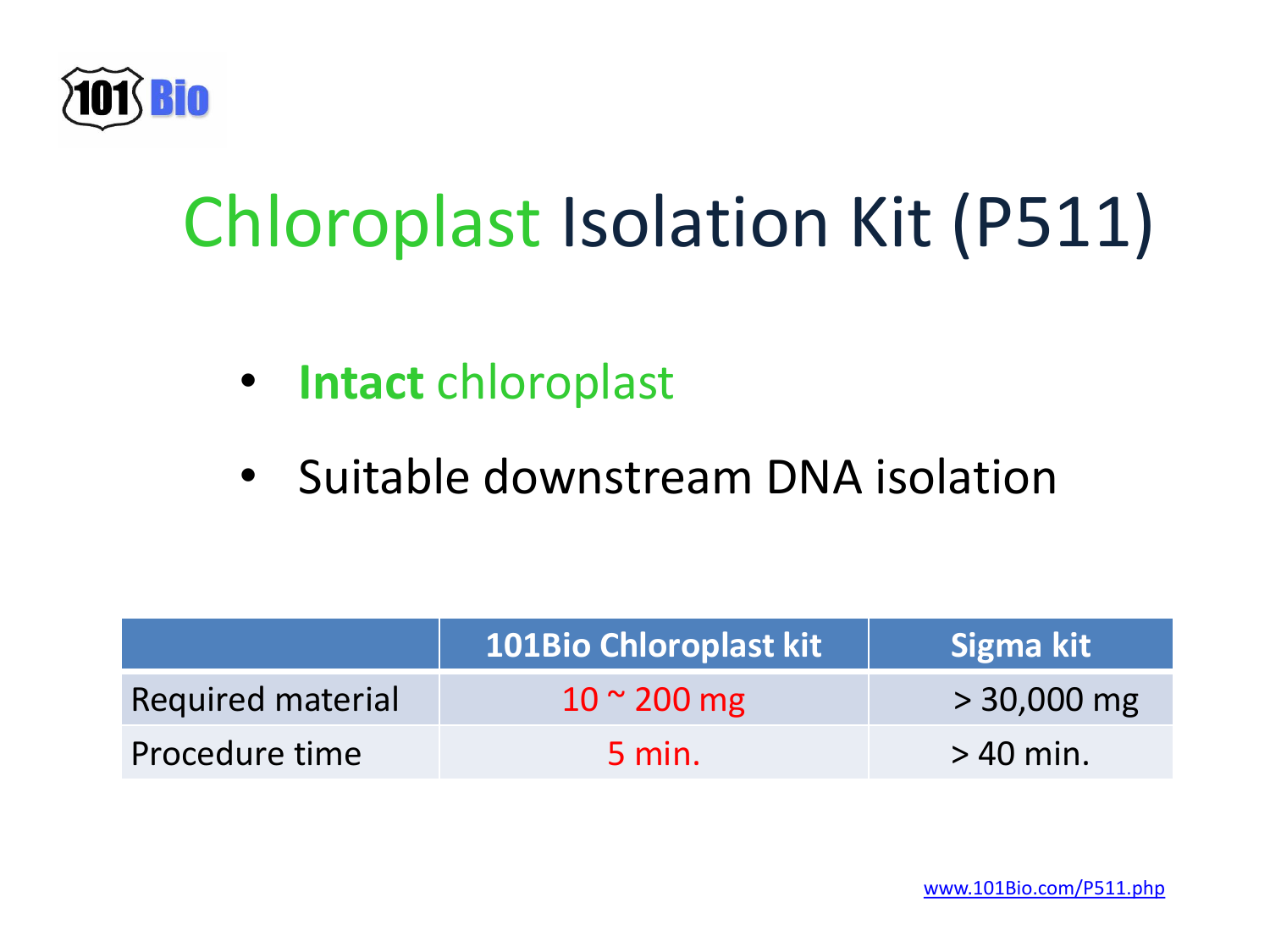![](_page_26_Picture_0.jpeg)

# Cytoplasmic & Nuclear Extraction Kit (P504)

- Fast  $-$  < 10 minutes vs. Thermo kit takes  $\sim$  60 min.
- Efficient separation
- High yield you get 50% more than other kits
- Native proteins